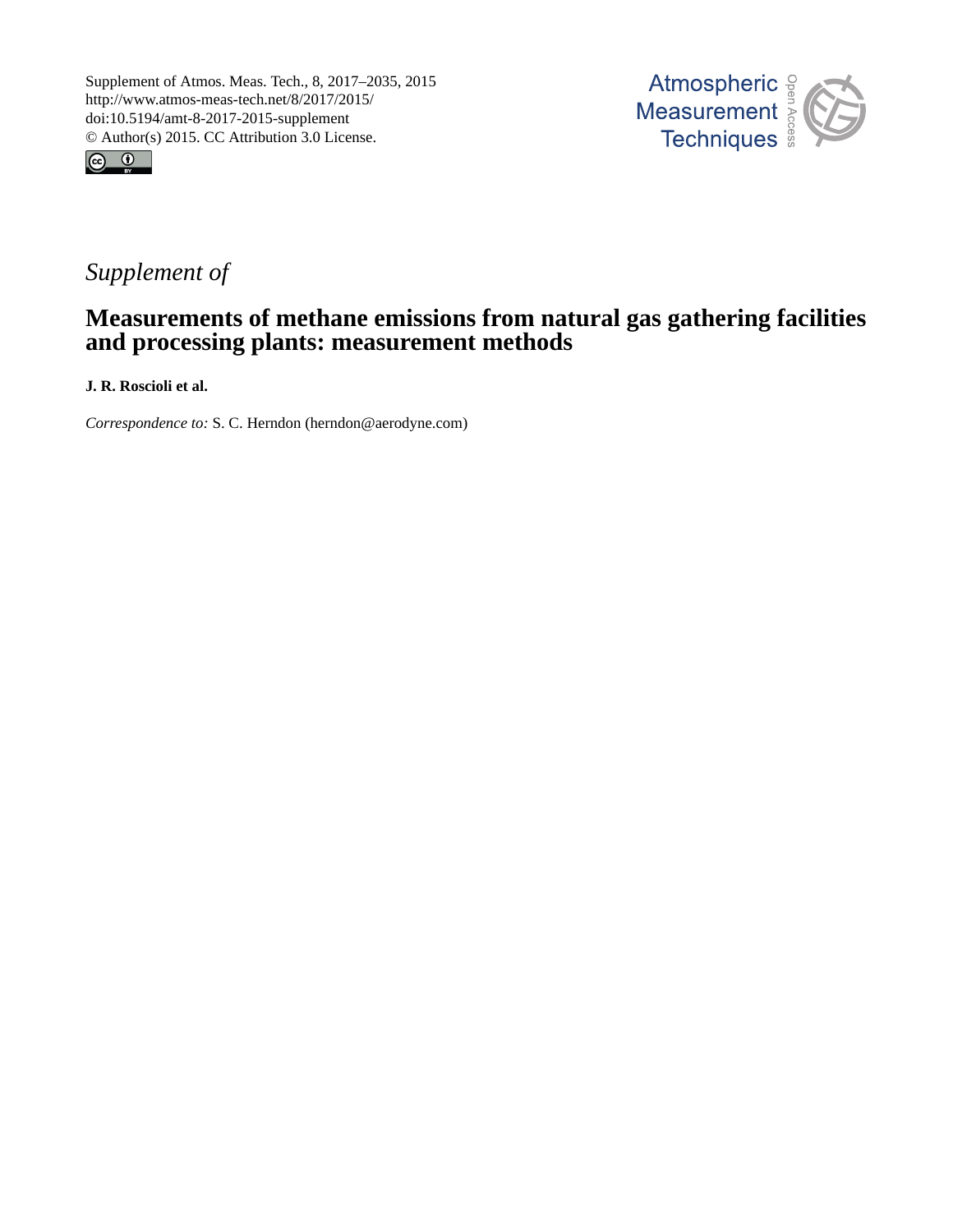Supplemental Information

#### **A. Using dual tracer ratio for a selection criterion**

Depending upon the outcome of the above  $E/M$  and  $R^2$  criteria, the plume is either rejected, analyzed using single-correlation, or is a candidate for dual area or dual correlation analysis. One of the advantages of using two tracers is that it ensures that a measured plume reflects the true facility level emission rate. Comparing the downwind ratio of the tracer concentrations:

$$
R_{plume} = \frac{[tracer A]}{[tracer B]}
$$

(determined using either correlation or area ratio analysis) to the known tracer flow rates:

$$
R_{flow} = \frac{flow(A)}{flow(B)}
$$

provides an immediate assessment of the legitimacy of the plume in assessing the FLER. That is, in cases where the plume tracer ratio significantly deviates from the known tracer flow ratio, the plume must be rejected. In this study, the plume tracer ratio must be within a factor of 1.5 of the flow rate (or a factor of 2 in the case of dual area analysis).

It should be noted that the relevant criterion is  $0.67 < R_{\text{plume}}/R_{\text{flow}} < 1.5$  (i.e.  $R_{\text{plume}}$  must be within a factor of 1.5 of  $R_{flow}$ ), which is fundamentally different than a criterion of  $+/-50$ %. When using a factor (1.5), the order of the tracers in R<sub>plume</sub> or R<sub>flow</sub> is irrelevant to whether the plume is accepted. That is, whether the R<sub>flow</sub> and R<sub>plume</sub> are defined as  $R_i = C_2H_2/N_2O$  or  $N_2O/C_2H_2$  has no bearing on its final fate as an accepted or rejected plume. In a case where the relevant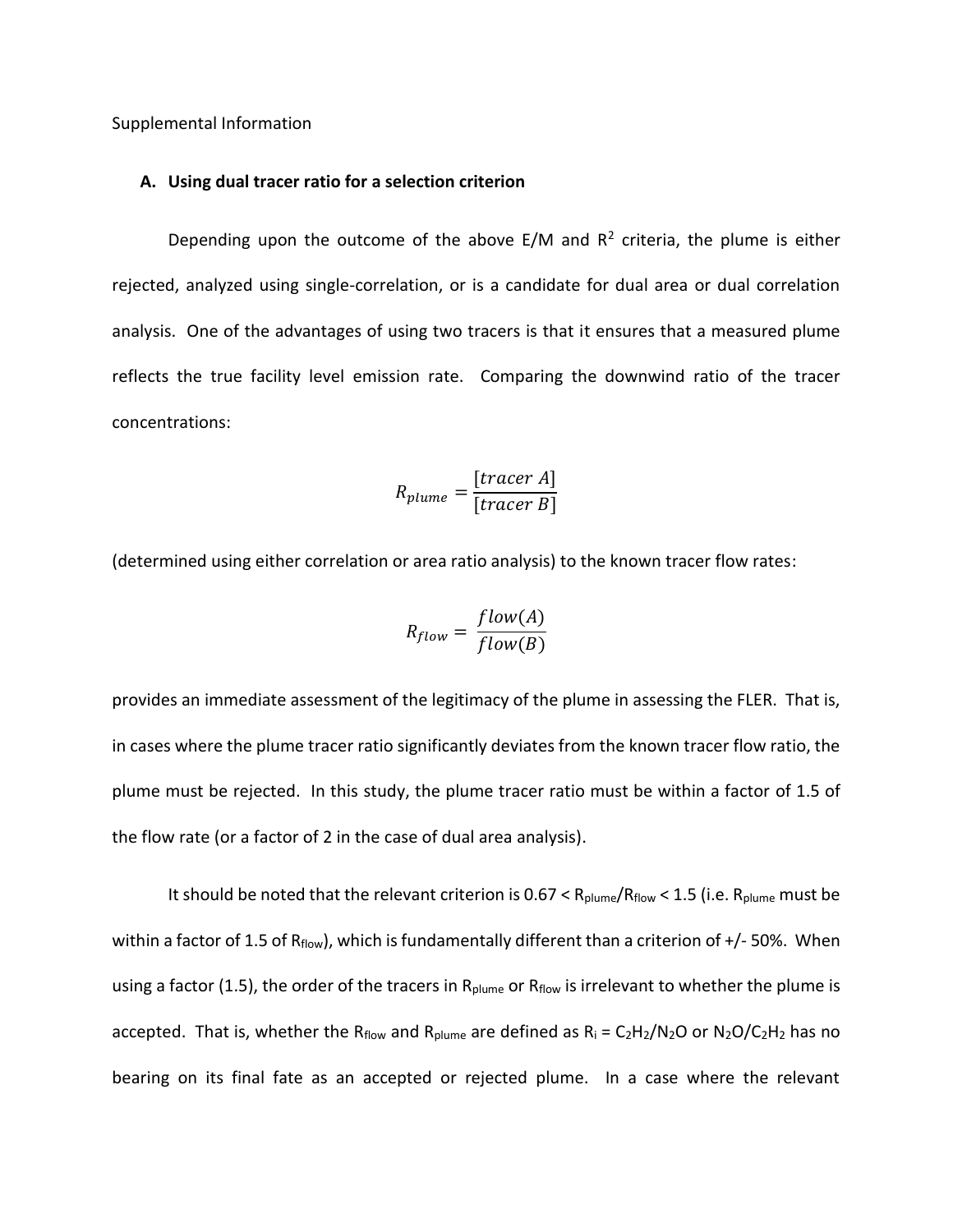acceptance window is +/- 50%, a plume may be accepted for  $R_i = C_2H_2/N_2O$  but rejected if  $R_i =$ N<sub>2</sub>O/C<sub>2</sub>H<sub>2</sub>. A histogram of R<sub>plume</sub>/R<sub>flow</sub> for all dual tracer plumes (both accepted and rejected) in this campaign is shown in Figure 1 (using area analysis for R<sub>plume</sub>). It is well described by a *lognormal* distribution:

$$
P(x) = \frac{1}{x \sigma \sqrt{2\pi}} e^{-\frac{(\ln x - \mu)^2}{2\sigma^2}}
$$

Such a distribution is expected when considering mathematical ratios, where the relevant value is the *fractional* deviation from unity. The resulting variance in this distribution reflects the inherent uncertainty in tracer release methods *in the absence of any numerical or postacquisition selection criteria*.



*Figure 1. Histogram of Rplume/Rflow for all dual tracer plumes, with fit to lognormal distribution (blue dashed line).* 

## *Uncertainty and weighting of individual types of plumes*

The large number of plumes associated with this dataset (1833 accepted plumes), lends itself to a statistical analysis of each plume type (dual correlation, dual area, single correlation).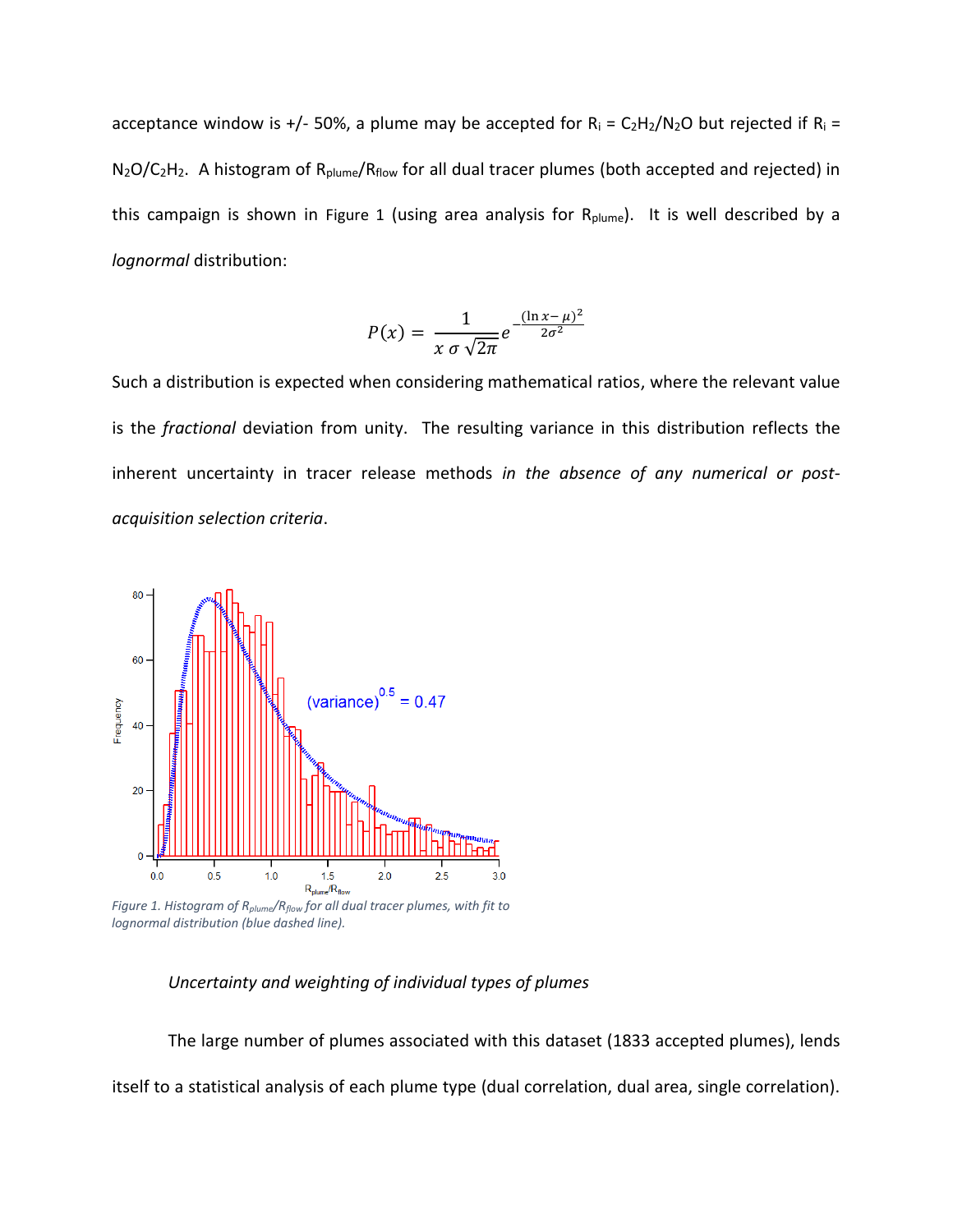This measured uncertainty can then provide a weighting to each plume type, when multiple types are obtained at a given facility. The resulting histograms are presented in Figure 2 for dual correlation (2(a)), dual area (2(b)), and two variants of single correlation: only single correlation plumes where the tracer ratio is within a factor of 2 of the known tracer flow rates (i.e. 0.5 <  $R_{\text{plume}}/R_{\text{flow}} < 2$ ) (2(c)), and all single correlation plumes (2(d)). As is discussed in the Measurements paper,(Mitchell et al., 2014) the variances in these distributions are used to weight the FLER estimates obtained from each individual plume into a weighted average FLER, or WAFLER.



*Figure 2. Histograms of errors associated with: (a) dual correlation plumes, (b) dual area plumes, (c) single correlation plumes in which the tracer ratio (by area) was within a factor of 1.5, and (d) all single correlation plumes (error was determined by correlation analysis of tracers). Blue dashed traces are lognormal fits to the distribution. Variance values are determined from the empirical distribution (not lognormal fit).*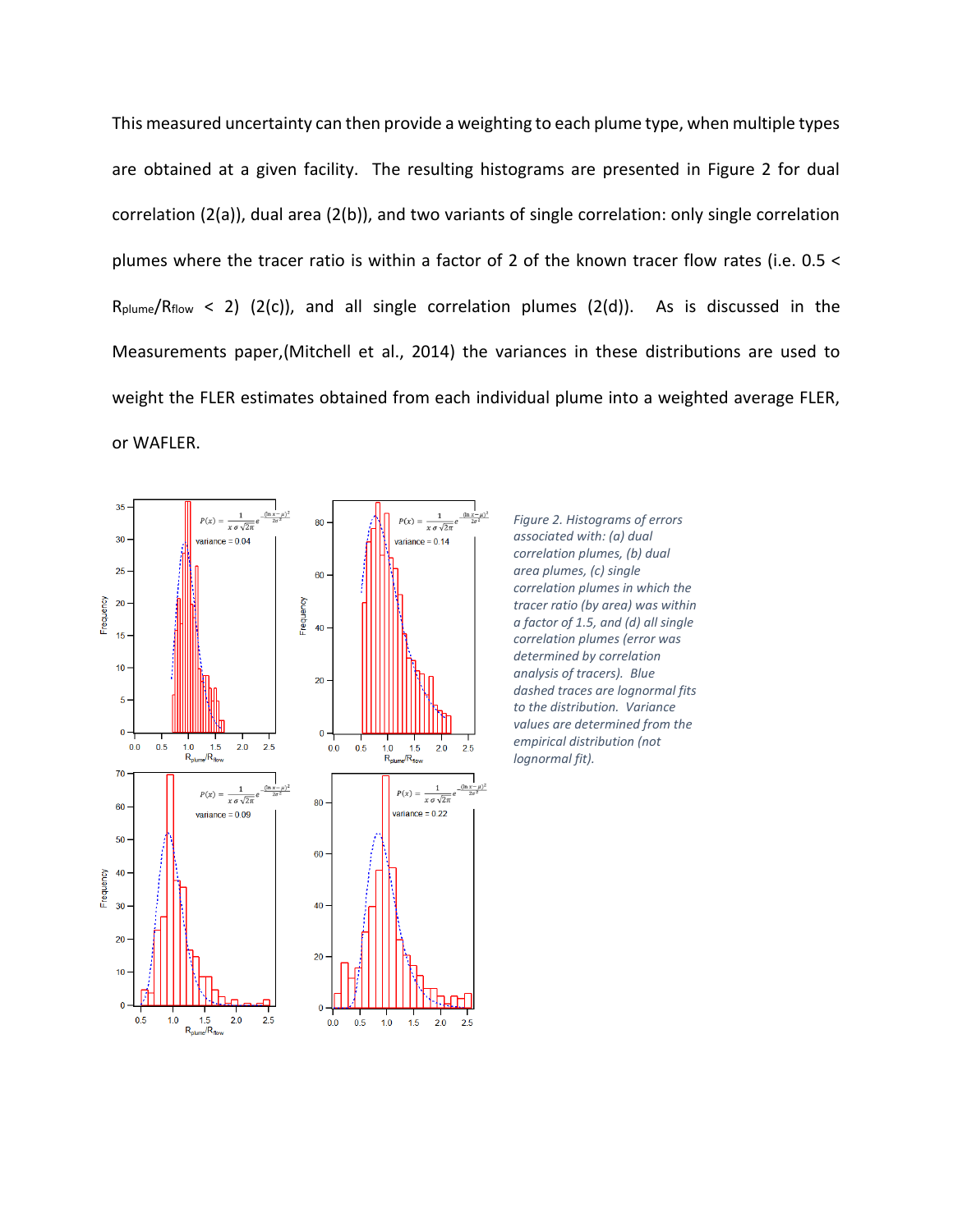## **B. Decision Process for Plume Acceptance**

Figure 3 depicts the plume decision process used both accept and classify plume types during the G&P field campaign. Examples of dual correlation, dual area, and single correlation plumes are illustrated in Figures 2-5 in the main text of the report.



*Figure 3. The systematic process by which all plume data were evaluated, showing that the analysis method assigned for each plume was based on established acceptance criteria. Plumes were discarded if the minimum acceptance criteria were not met. The analysis method of linear combination is not included as it was only employed to analyze one facility (facility #118), for which the other three methods could not be used. In some cases, only one of the tracers is correlated with methane (as in a "single-tracer correlation" plume) but the ratio of integrated tracer areas is within 1.5x of the expected tracer ratio. In such cases, facility-level methane emissions are calculated just as they are for "single tracer correlation" plumes, but the estimate is assigned a lower uncertainty, since the tracer area ratio provides an additional check on co-dispersion.*

## **C. Lofted and Buoyant Plume Effects in Tracer release measurements**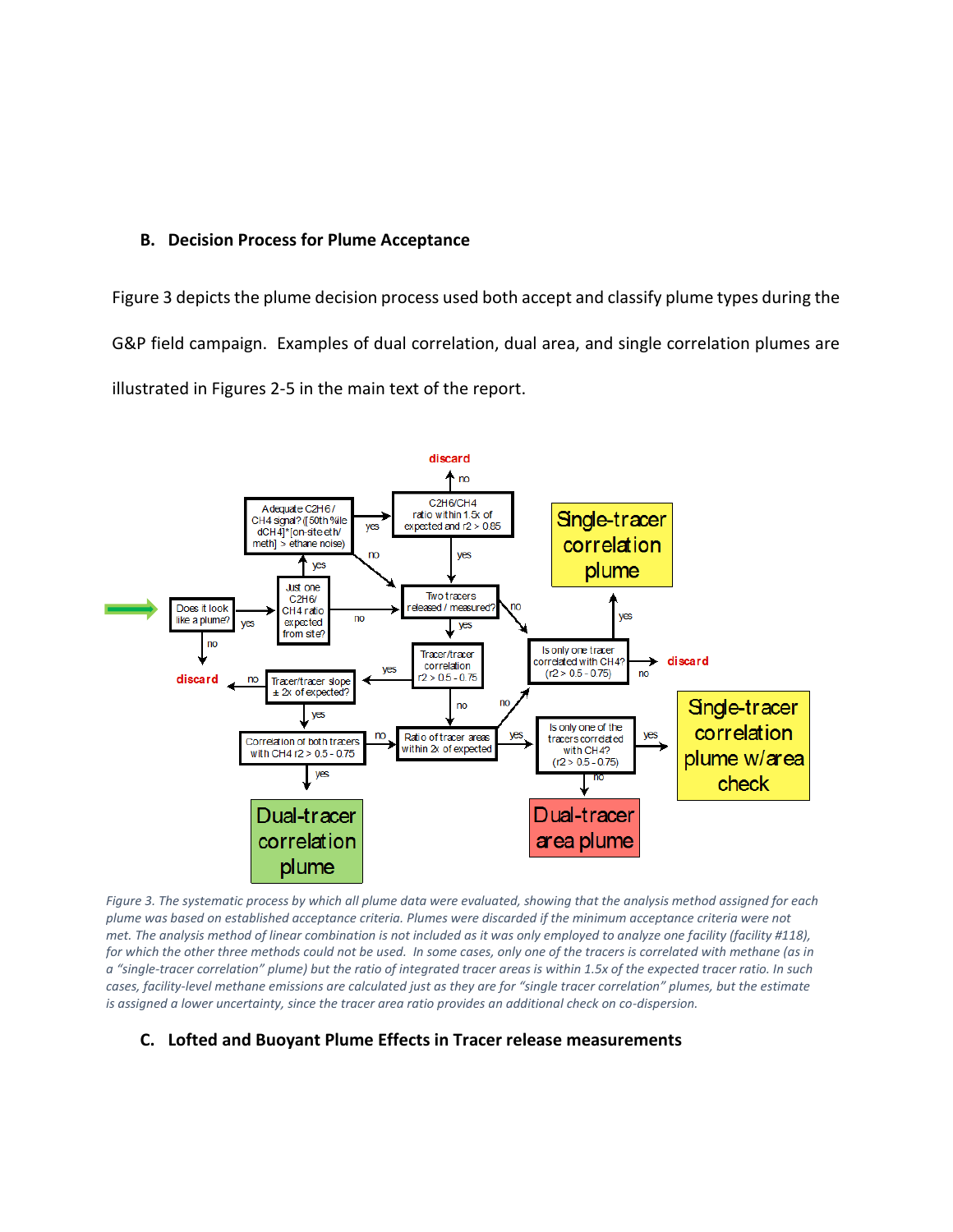During the G&P field campaign, tracers were typically released at ground level (~2 m). While most CH<sub>4</sub> emission sources are at ground level, some CH<sub>4</sub> may be released in flares and exhaust stacks, where the elevated release position and buoyancy of the plume can result in the plume not being fully recovered at some downwind distances.



*Figure 4. Fraction of CH<sup>4</sup> emission recovered at ground level as a function of plume height (left axis) and downwind distance. Top, middle and bottom panels correspond to atmospheric stability classes A, B, and C, respectively.*

wind conditions (2-5 m/s).

#### *Gaussian plume modeling*

#### *Plume Buoyancy and Vertical Rise*

The effect of large initial vertical velocities of CH<sup>4</sup> from exhaust stacks can be modeled using the Brigg's Equations. A survey of gathering facility exhaust stack heights indicates that ~7.5 m is typical for an exhaust stack height. Exhaust flow (mostly CO2) rates are highly variable, but 7500 CFM is 75<sup>th</sup> percentile among a survey of several hundred compressor stations. Assuming an 800K exhaust temperature, the maximum exhaust plume height can be anywhere from 25-50 m, depending upon the local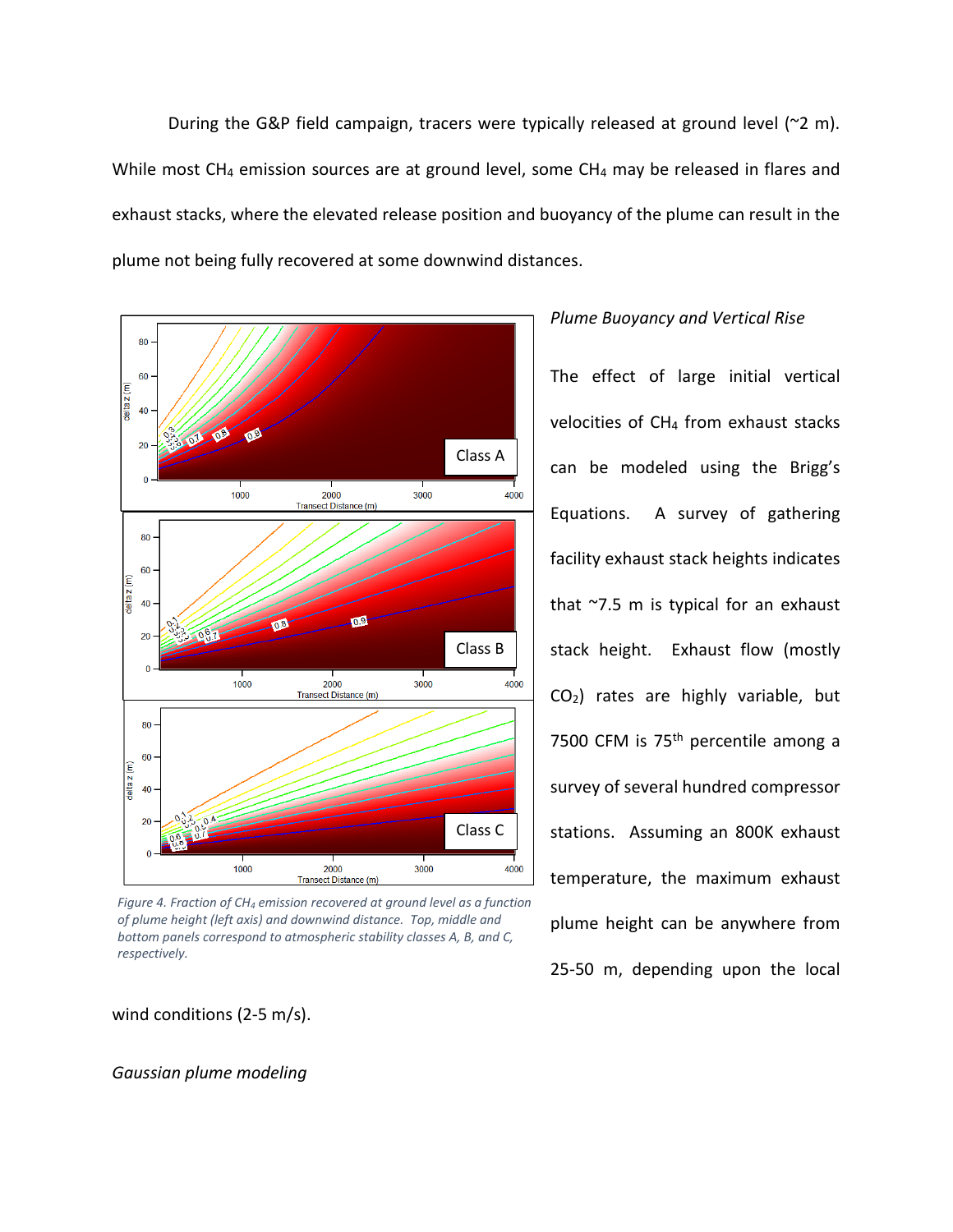In the absence of plume buoyancy, the effect of an elevated plume and ground level tracer upon the FLER measurement will results in a low-biased measurement, according to Gaussian dispersion modeling. The degree of this bias will depend upon the atmospheric stability class (A, B, or C in this case) and the height of the emission. Shown in Figure 4 are 3 2D plots of the bias as a function of downwind distance and vertical



*Figure 5. FLER values derived for individual plumes, normalized to their respective facility WAFLER, as a function of downwind distance, normalized to the average downwind distance at each facility.*

distance between tracer and emissions source. Contour lines indicate the fractional bias of the tracer measurement for each stability class (i.e. 0.9 = 10% bias, 0.8 = 20% bias, etc.). When including the buoyancy and momentum effects described above, the overall  $\Delta z$  can be 30-60 m. This implies that significant fractions ( $\sim$ 50%) of the CH<sub>4</sub> emanating from the stack may not be recovered when downwind distances are <1000 m. The degree to which this affects the overall FLER estimate, considering the larger common  $CH_4$  emission sources on the ground, is discussed in the second part of this series.

In cases where elevated  $CH_4$  plumes are present, the elevated methane plume will extend to ground level as it travels downwind. If this vector is a significant contributor to the overall facility emission rate, the measured FLER will increase with downwind transect distance. Figure 5 displays the FLER derived from individual plumes obtained during the campaign, normalized by each site's measured WAFLER, as a function of downwind distance, normalized by average